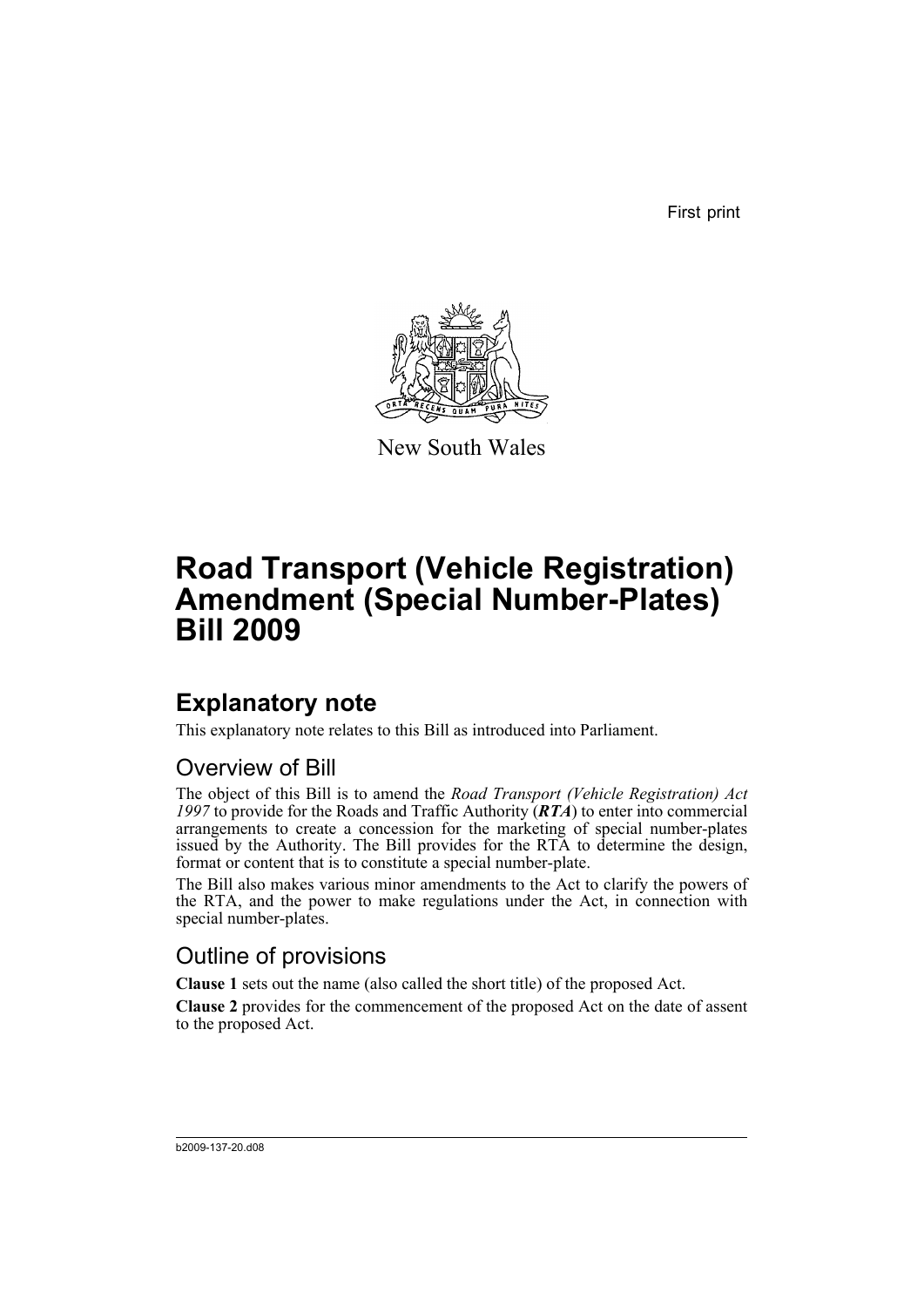Road Transport (Vehicle Registration) Amendment (Special Number-Plates) Bill 2009

Explanatory note

### **Schedule 1 Amendment of Road Transport (Vehicle Registration) Act 1997 No 119**

**Schedule 1 [3]** inserts proposed section 8A which authorises the RTA to enter into commercial arrangements for the provision of marketing and other services to the RTA in connection with special number-plates. The section requires the commercial arrangements to include provisions to ensure that a party to the arrangements is subject to the same restrictions as apply to the RTA under the *Privacy and Personal Information Protection Act 1998*.

The section also establishes a broad regulation-making power for regulations to make provision for or with respect to the issue of special number-plates by the RTA, including provision for the issue of special number-plates independently of vehicle registration (as a commercial operation of the RTA) and the fixing and determination of fees and charges in connection with the issue of special number-plates.

**Schedule 1 [1] and [2]** make consequential changes to provisions for the fixing of fees by the RTA, to facilitate the fixing of charges in connection with the issue of special number-plates.

**Schedule 1 [4]** makes a consequential change to a provision dealing with the ownership of number-plates issued in connection with vehicle registration so that the provision extends to special number-plates that are not issued in connection with vehicle registration.

**Schedule 1 [5]** omits a provision that will be covered by proposed section 8A.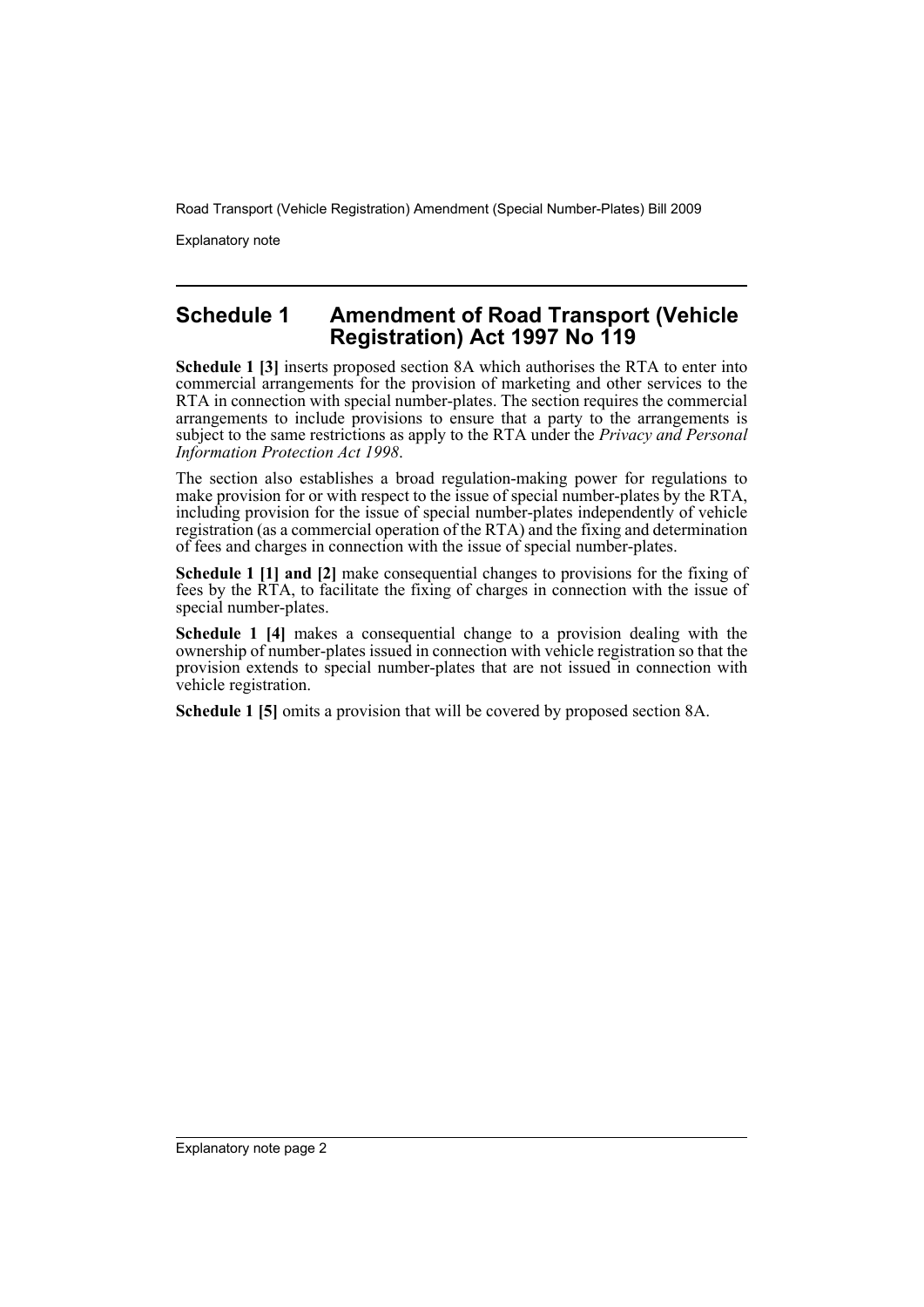First print



New South Wales

## **Road Transport (Vehicle Registration) Amendment (Special Number-Plates) Bill 2009**

## **Contents**

|            |                                                                       | Page |
|------------|-----------------------------------------------------------------------|------|
| 1          | Name of Act                                                           |      |
|            | 2 Commencement                                                        |      |
| Schedule 1 | Amendment of Road Transport (Vehicle Registration)<br>Act 1997 No 119 | 3    |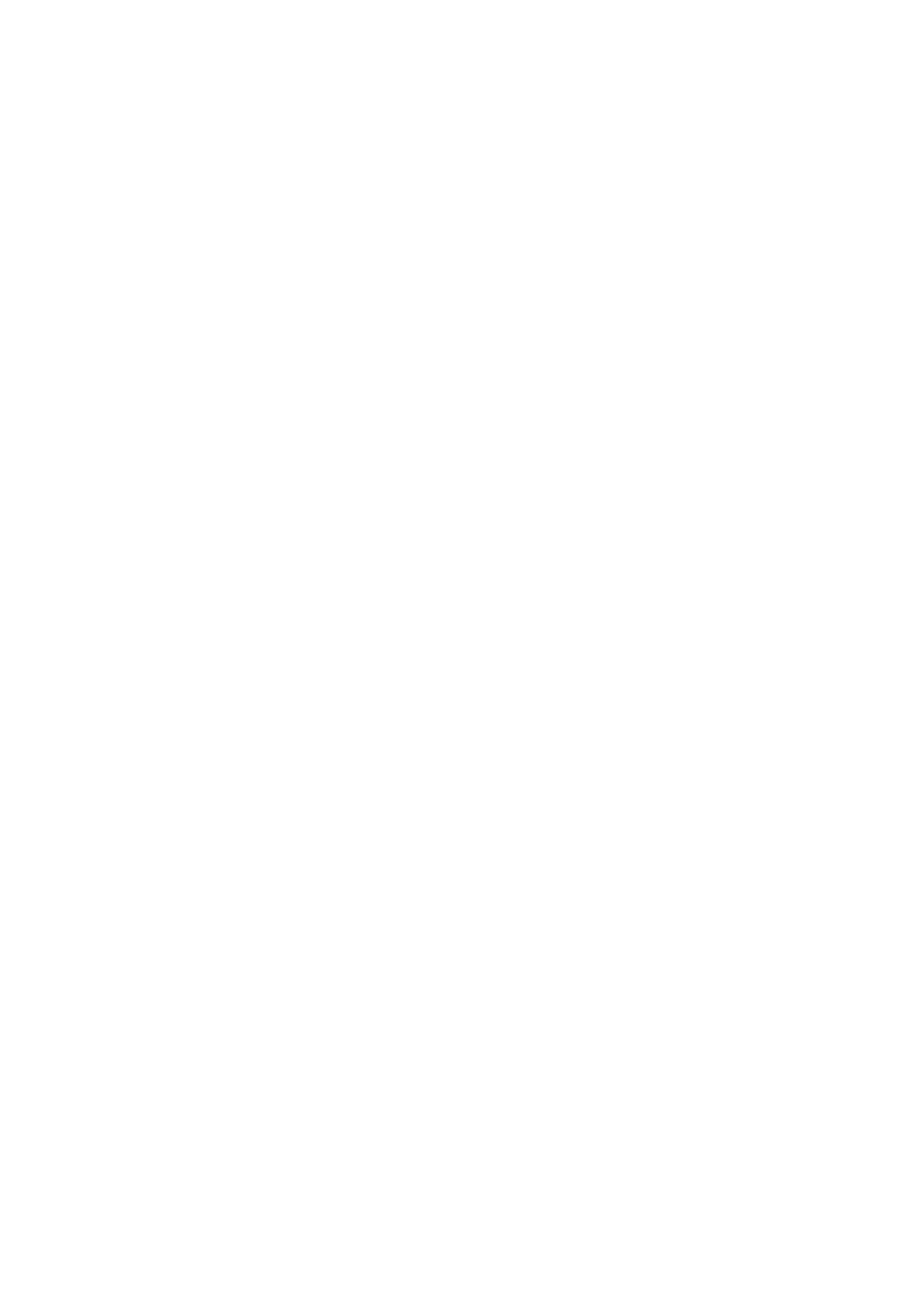

New South Wales

# **Road Transport (Vehicle Registration) Amendment (Special Number-Plates) Bill 2009**

No , 2009

### **A Bill for**

An Act to amend the *Road Transport (Vehicle Registration) Act 1997* to make further provision in respect of special number-plates.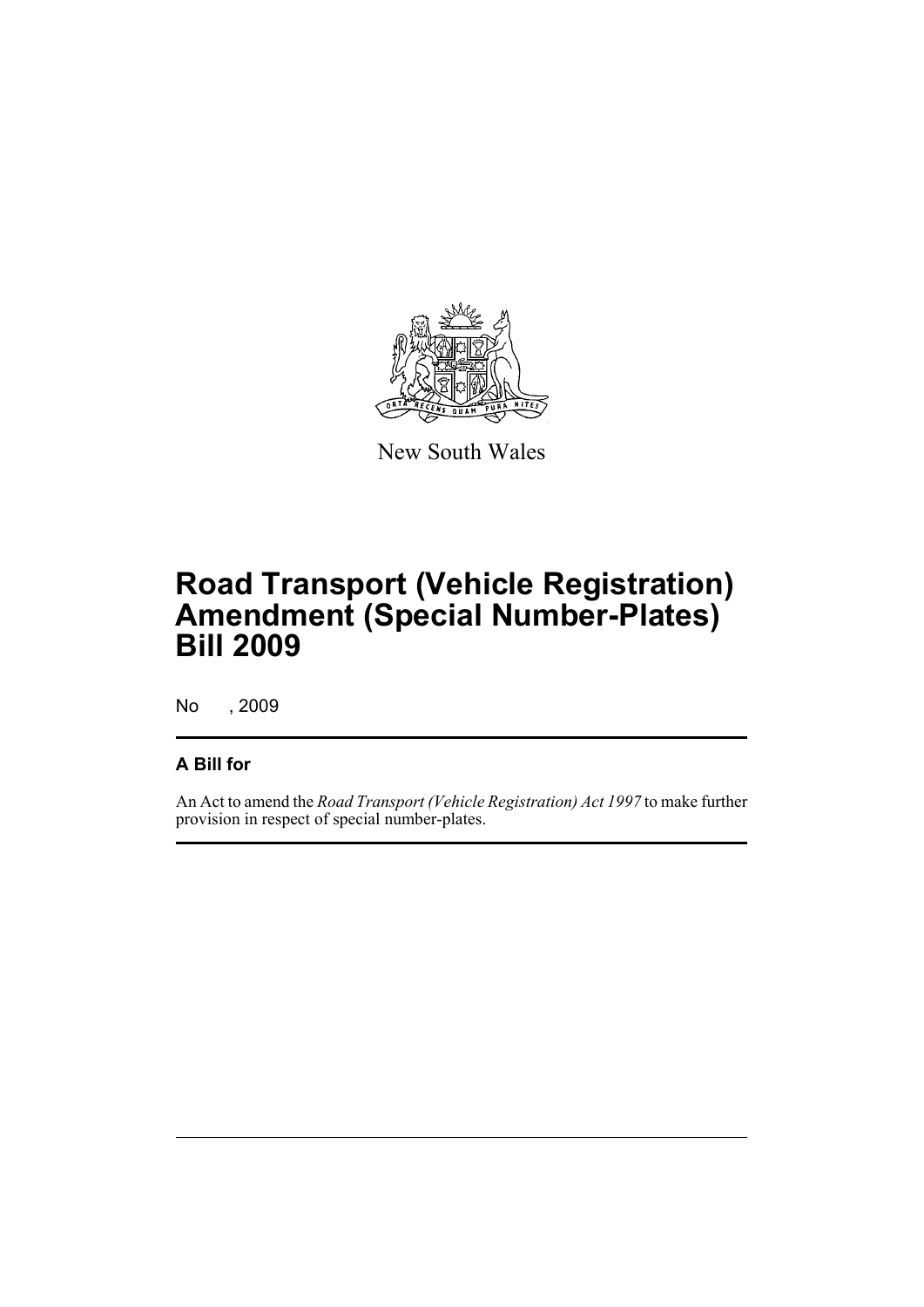#### Road Transport (Vehicle Registration) Amendment (Special Clause 1 Number-Plates) Bill 2009

<span id="page-5-1"></span><span id="page-5-0"></span>

| The Legislature of New South Wales enacts:                                                           |                     |
|------------------------------------------------------------------------------------------------------|---------------------|
| Name of Act                                                                                          | $\mathcal{P}$       |
| This Act is the Road Transport (Vehicle Registration) Amendment<br>(Special Number-Plates) Act 2009. | 3<br>$\overline{4}$ |
| <b>Commencement</b>                                                                                  | 5                   |
| This Act commences on the date of assent to this Act.                                                | 6                   |
|                                                                                                      |                     |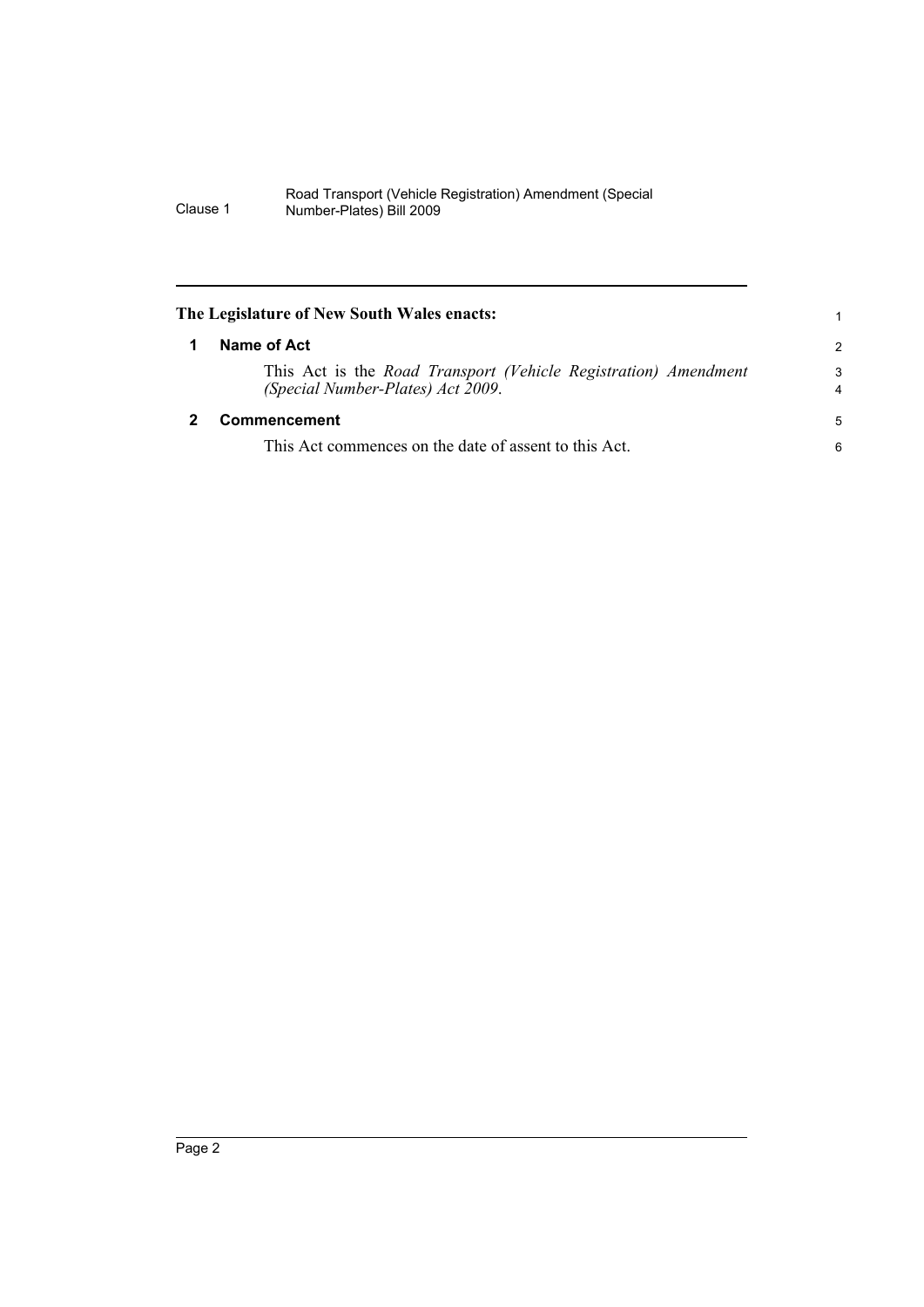Road Transport (Vehicle Registration) Amendment (Special Number-Plates) Bill 2009

Amendment of Road Transport (Vehicle Registration) Act 1997 No 119 Schedule 1

1 2

### <span id="page-6-0"></span>**Schedule 1 Amendment of Road Transport (Vehicle Registration) Act 1997 No 119**

| [1]   | <b>Section 8 Powers of Authority</b>      |                   |            | 3                                                                                                                                                                                                                                                                                                                                                                                               |                                        |
|-------|-------------------------------------------|-------------------|------------|-------------------------------------------------------------------------------------------------------------------------------------------------------------------------------------------------------------------------------------------------------------------------------------------------------------------------------------------------------------------------------------------------|----------------------------------------|
|       | Omit section $8(1)(k)$ . Insert instead:  |                   |            | 4                                                                                                                                                                                                                                                                                                                                                                                               |                                        |
|       |                                           |                   | (k)        | fix the fees and charges to be payable for or in connection<br>with any service provided under this Act or the regulations,<br>and                                                                                                                                                                                                                                                              | 5<br>6<br>$\overline{7}$               |
| [2]   | Section 8 (2)                             |                   |            |                                                                                                                                                                                                                                                                                                                                                                                                 | 8                                      |
|       | Omit the subsection. Insert instead:      |                   |            |                                                                                                                                                                                                                                                                                                                                                                                                 | 9                                      |
|       |                                           | (2)               |            | The Authority must cause fees and charges fixed under<br>subsection (1) to be published in the Gazette.                                                                                                                                                                                                                                                                                         | 10<br>11                               |
| $[3]$ |                                           | <b>Section 8A</b> |            |                                                                                                                                                                                                                                                                                                                                                                                                 | 12                                     |
|       | Insert after section 8:                   |                   |            | 13                                                                                                                                                                                                                                                                                                                                                                                              |                                        |
|       | <b>8A</b><br><b>Special number-plates</b> |                   |            |                                                                                                                                                                                                                                                                                                                                                                                                 | 14                                     |
|       |                                           | (1)               |            | The regulations may make provision for or with respect to the<br>issue by the Authority of number-plates (special number-plates)<br>that have a special design, format or content approved by the<br>Authority, and for or with respect to the use, transfer,<br>replacement and surrender of special number-plates.                                                                            | 15<br>16<br>17<br>18<br>19             |
|       |                                           | (2)               |            | The Authority is authorised to enter into contractual and other<br>commercial arrangements (special number-plate arrangements)<br>for the provision of marketing and other services to the Authority<br>in connection with the issue of special number-plates.                                                                                                                                  | 20<br>21<br>22<br>23                   |
|       |                                           | (3)               |            | Special number-plate arrangements under this section must<br>include provision to ensure that a party to the arrangements will<br>be subject to the same restrictions on the collection, use or<br>disclosure of information obtained in the course of the operation<br>of the arrangements as apply to the Authority under the <i>Privacy</i><br>and Personal Information Protection Act 1998. | 24<br>25<br>26<br>27<br>28<br>29       |
|       |                                           | (4)               | (a)<br>(b) | Regulations under this section can include provision for or with<br>respect to the following:<br>the issue of special number-plates independently of<br>vehicle registration, as a commercial undertaking<br>conducted by the Authority,<br>providing for the Authority to enter into agreements with<br>persons to whom special number-plates are or are to be                                 | 30<br>31<br>32<br>33<br>34<br>35<br>36 |
|       |                                           |                   |            |                                                                                                                                                                                                                                                                                                                                                                                                 |                                        |